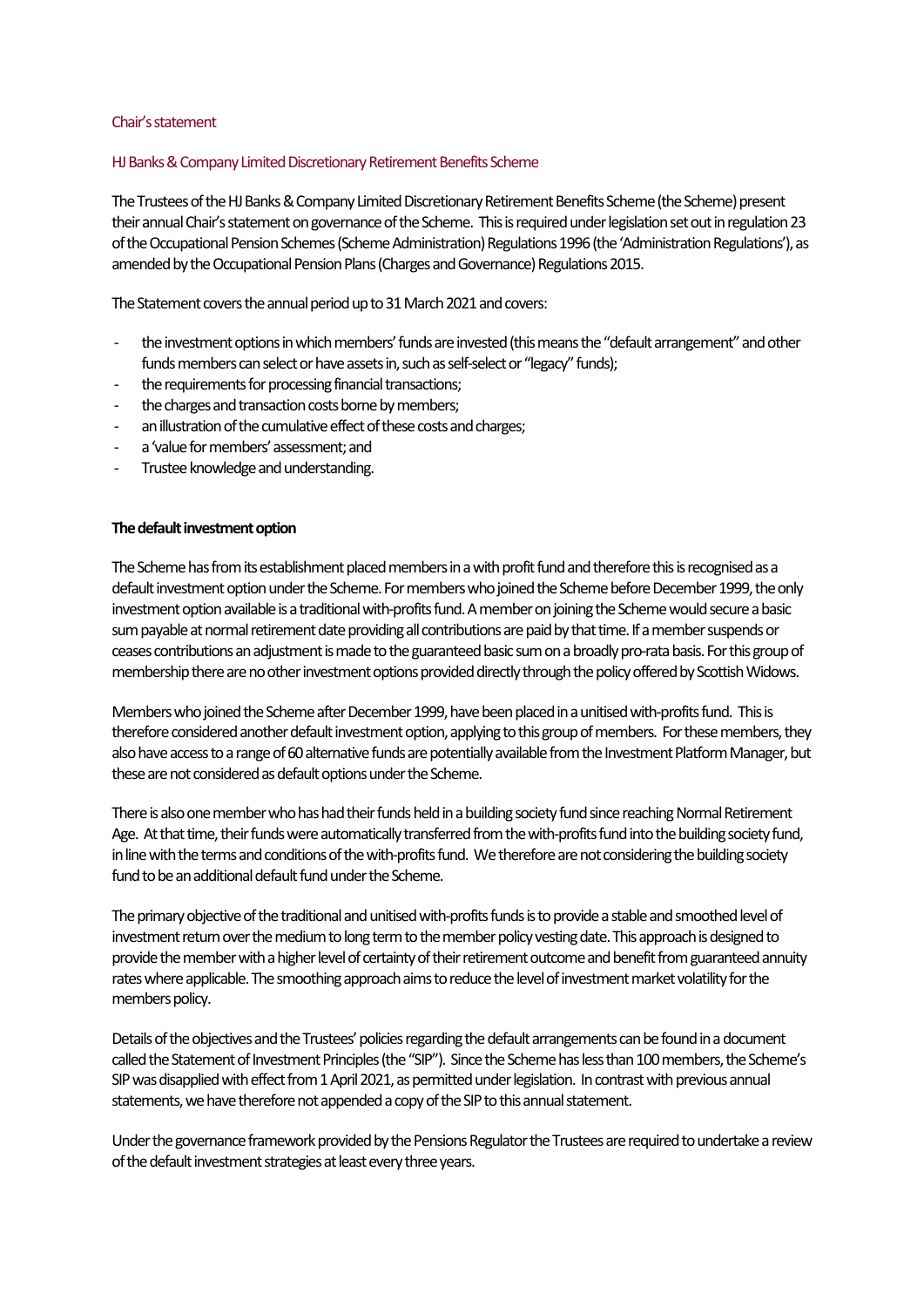The review needs to take into account both current contributing and non-contributing members of the Scheme to ensure the default is appropriate to the membership's needs. A formal review of the default investment strategies and the performance of thesewas undertaken in September 2019.As reported in last year's Chair's statement, the review concluded that:

- membership invested in the two with-profits funds is expected to continue to value the capital protection, terminal bonus and guarantees, where applicable, provided by the two current default investment strategies.
- The one member that has been invested in the building society account as a result of exceeding their retirement age in the with-profits funds would most likely value the capital protection.

The Trustees, through the report provided by its investment advisors, were satisfied with the security of the with-profits funds. Through its governance and monitoring process the Trustees concluded that the strategy and returns of these funds continued to meet the objectives in line with the SIP. The review concluded that the overall objective of the default investment arrangements remained appropriate and no changes were implemented.

### **Requirements for processing financial transactions**

As required by the Administration Regulations, the Trustees must ensure that core financial transactions are processed promptly and accurately.

This includes:

- Investment of contributions paid to the Scheme;
- Transfer of members' assets into and out of the Scheme;
- Transfers of members' assets between different investment options available in the Scheme; and
- Payment from the Scheme to, or in respect of, members.

The Trustees have an agreement in place with the Scheme's administrator, Scottish Widows,regarding the service levels and core financial transactions. Broadly, the service level agreement is for tasks to be completed within 5 working days.

Information on the processing of core financial transactions is provided to the Trustees by the Scheme's administrator. The Trustees review core financial transactions on an annual basis. The Trustees have concluded that core financial transactions were processed promptly during the Scheme Year. In particular, contributions were invested within 3 working days ofreceipt. Although the contributions were processed promptly, the Trustees are aware of some incorrect allocations of contributions over the year for a small number of members. These have since been fully investigated and corrected, ensuring that all members' accounts are in the position that they would have been, had the mistake not occurred.

## **Charges and transaction costs**

As required by the regulations, the Trustees report on the charges and transaction costs for the investments used inthe Scheme and their assessment on the extent to which the charges and costs represent good value for members.

The Annual Management Charge met by members consists principally of the investment platform manager's annual charge for managing and operating a fund(s) and includes additional expenses (such as custodian fees) incurred by the manager. In addition, an administration charge is levied on members to meet the cost of the administration service, and there may also be other ad-hoc member borne charges such as legal and audit fees which the managers may incur. Together these comprise the Total Expense Ratio shown below. The TER is paid by the members and is reflected in the unit price of the funds.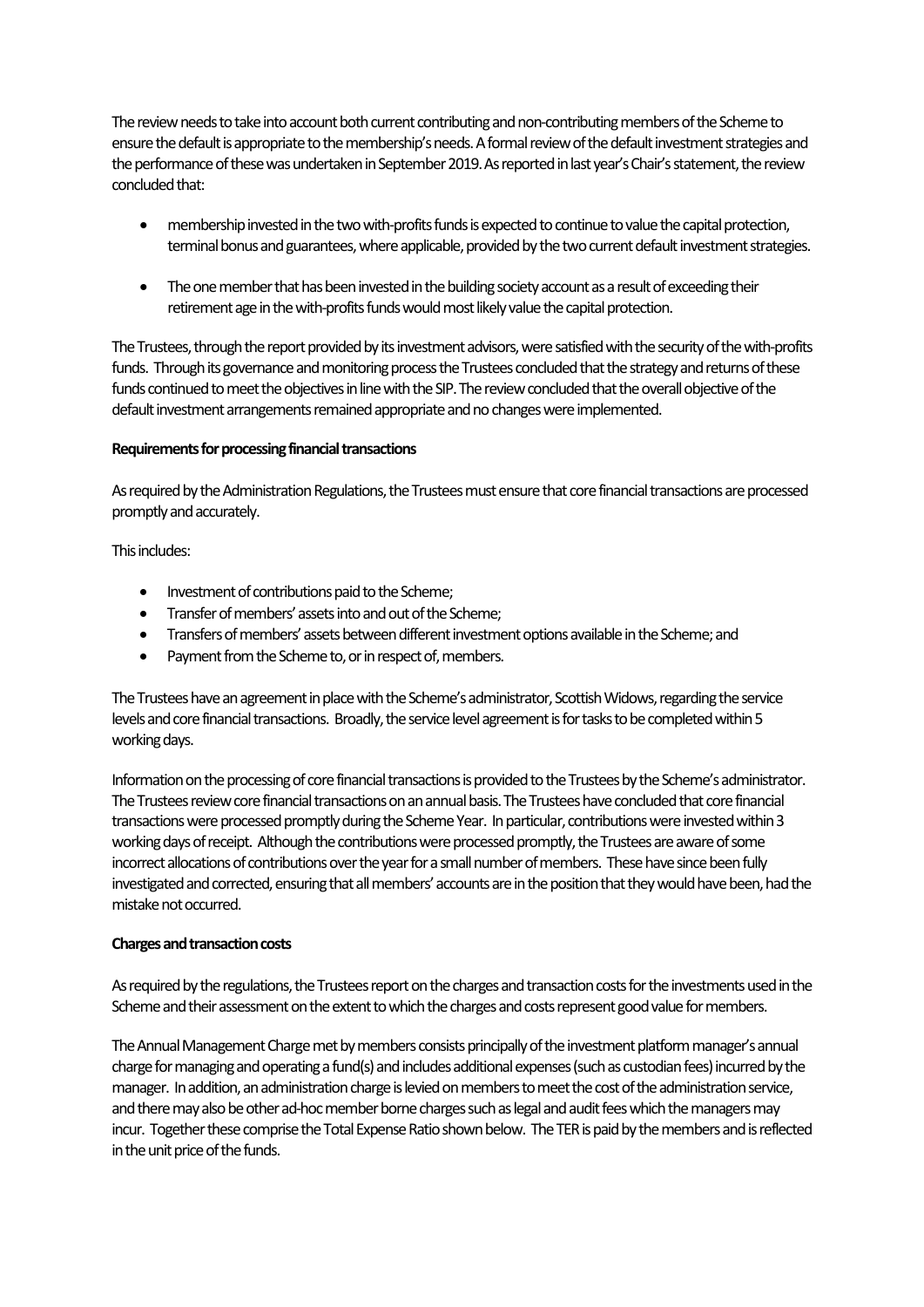The costs of other services provided to the Trustees, such as governing the Scheme (Investment and pension consultancy services) are paid by the Scheme's sponsor.

The Trustees are also required to separately disclose transaction cost figures that are borne by members. In the context of this statement, the transaction costs shown are those incurred when the Scheme's fund managers buy and sell assets within investment funds.

Below, we set out the Total Expense Ratio (TER) for each Fund utilised within the Scheme across the three policies being utilised to provide the investments. We also provide transaction costs as supplied by Scottish Widows, which are not included in the TER. We do not believe there to be any missing transaction cost data(other than the prior year information noted on the next page).

| <b>ML86</b>                         | <b>Total Expense Ratio</b> | Annual impact of<br>charges on £1,000 | <b>Total transaction costs</b><br>incurred |  |
|-------------------------------------|----------------------------|---------------------------------------|--------------------------------------------|--|
| With-profits fund*                  | n/a                        | n/a                                   | n/a                                        |  |
| P000022861 & P000034173             |                            |                                       |                                            |  |
| With-profits**                      | 1.00%                      | £10.00                                | 0.38%                                      |  |
| SW Fidelity Managed                 | 1.61%                      | £16.10                                | 0.42%                                      |  |
| SW BlackRock Managed                | 1.25%                      | £12.50                                | 0.35%                                      |  |
| SW Newton Managed                   | 1.07%                      | £10.07                                | 0.18%                                      |  |
| SW Invesco Perpetual Managed        | 1.45%                      | £14.50                                | 0.32%                                      |  |
| SW Schroeder Life Managed           | 1.10%                      | £11.10                                | 0.35%                                      |  |
| SW Invesco Perpetual High Income    | 1.79%                      | £17.90                                | 0.79%                                      |  |
| SW Invesco Perpetual Global Bond    | 1.65%                      | £16.50                                | 0.19%                                      |  |
| SW Multi-Manager UK Equity Income   | 1.57%                      | £15.70                                | 0.01%                                      |  |
| SW Multi-Manager Global Real Estate | 1.57%                      | £15.70                                | 0.52%                                      |  |

\*There are no explicit charges or transaction costs levied against this fund. Charges are taken into account when declaring annual bonus rates.The Trustees can confirm that the charge cap provisions do not apply to the Scheme.

\*\* The Total expense ratio is inclusive of a standard 0.875% annual management charge as well as a monthly policy fee that Scottish Widows are currently applying of £2.11 These fees are reviewed yearly, on the policy's anniversary, and may be altered each year. The fee will also change if contributions are stopped or restarted. If the policy fee comesto more than 0.125% of the value of the policy, then early bonus units are added to the policy on a monthly basis to reduce the effective charge to 0.125%.

The Scheme's investment platform manager does not apply an explicit charge to switch investments between unitised funds. However, a Market Value Reduction (MVR) may be applied to the With-profit investments.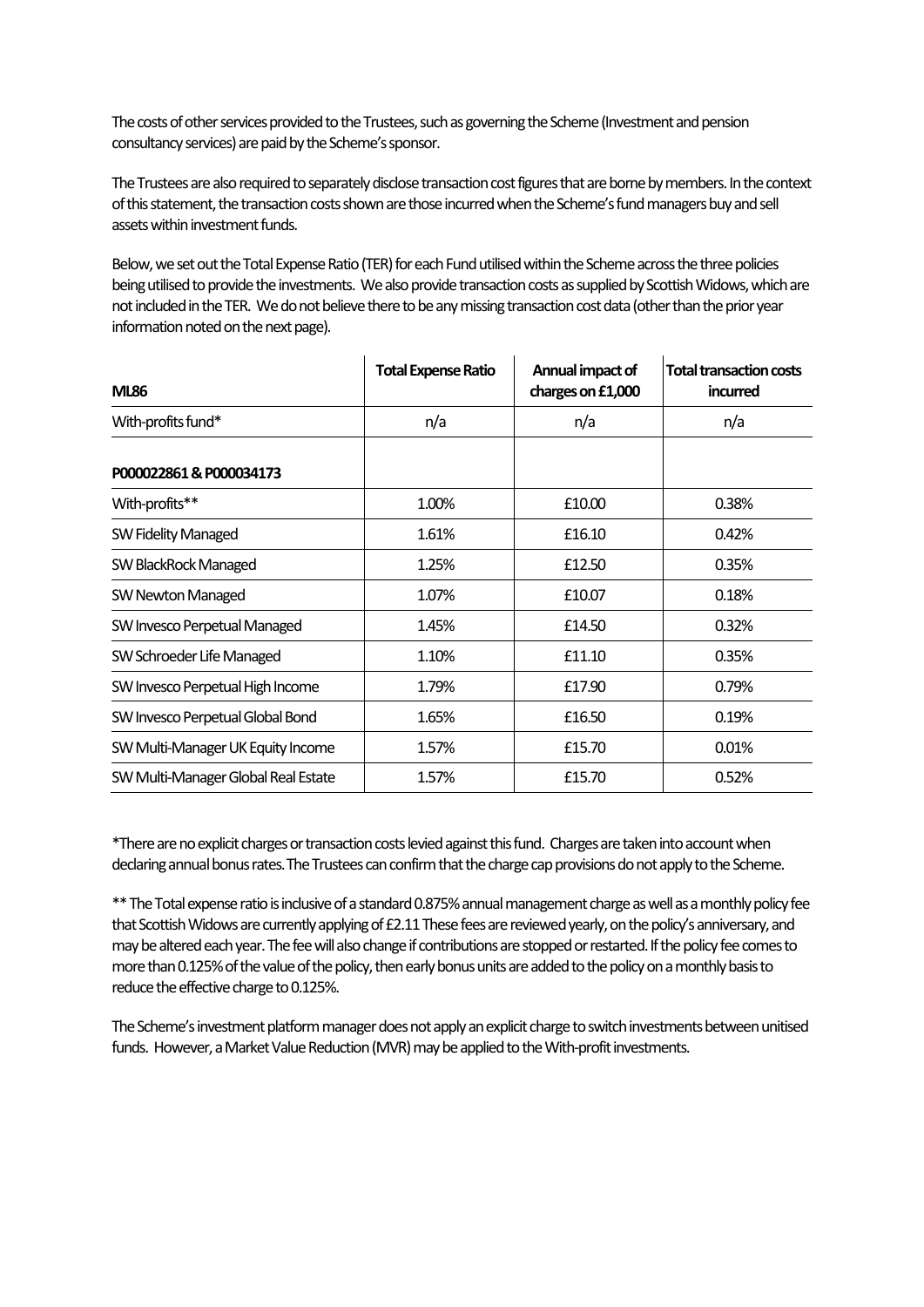### **Illustrative impact of charges**

We have provided an illustration of the likely impact of charges for a short-, medium-and long-term member invested in the with-profits arrangement as well as the most expensive self-select fund currently being utilised.

We compare the actual charges of the Scheme against a scenario where there is no charges and a scenario where the charges are in line with the current charge cap for qualifying workplace pension. The illustration follows the statutory guidelines for illustrating the cumulative effect of costs and charges.

|                                                      | <b>Total expense</b><br>ratio (TER) | Average<br>transaction cost | Short term<br>(5 years) | Medium term<br>$(15 \,\text{years})$ | Long term<br>(25 years) |
|------------------------------------------------------|-------------------------------------|-----------------------------|-------------------------|--------------------------------------|-------------------------|
| The With-profits fund<br>If no charges were to apply | $0.00\%$                            | $0.00\%$                    | £12,500                 | £41.471                              | £76.729                 |
| With-profits fund                                    | 1.00%                               | 0.25%                       | £12,103                 | £37,596                              | £64.924                 |
| SW Invesco Perpetual High<br>Income                  | 1.79%                               | 0.40%                       | £12,108                 | £37.644                              | £65,066                 |

Starting assumptions:

- Contributions: £200 per month increasing by 2% p.a
- With-Profits Fund growth rate 2% p.a. above inflation
- Perpetual High Income growth rate 3% p.a. above inflation
- Figures in today's terms based on an assumed inflation rate of 2.2% pa

Source: Punter Southall Aspire Pension Calculator

Values shown are estimates and are not guaranteed. The illustration does not indicate the likely variance and volatility in the possible outcomes from each fund. Projected pension pot values are shown in today's terms, and do not need to be reduced further for the effect of future inflation.

### **Value for Members**

In accordance with regulation 25(1)(b), the Trustees are required to undertake a review of the charges and transaction costs incurred by members in order to ascertain whether or not they represent good value for money.It is difficult to give a precise legal definition of "good value", but the Trustees consider that it broadly means that the combination of costs and the quality of what is provided in return for those costs is appropriate for the Scheme membership as a whole, when compared to other options available in the market.

The Trustees appointed a specialist defined contribution consultancy –Punter Southall Aspire to undertake a value for members assessment in conjunction with the Trustees' own views. Within the assessment the Trustees considered each service which the members meet the cost for, namely the Scheme's investments and administration provisions plus a broader assessment across the entire range of services members receive but which are paid for by the employer.

The Trustees concluded that overall the Scheme provides adequate value to members. The reasons underpinning this conclusion include:

• Charges on funds have been assessed by our advisors as reasonable given that members have made active decisions to invest in the Scheme and the investment options.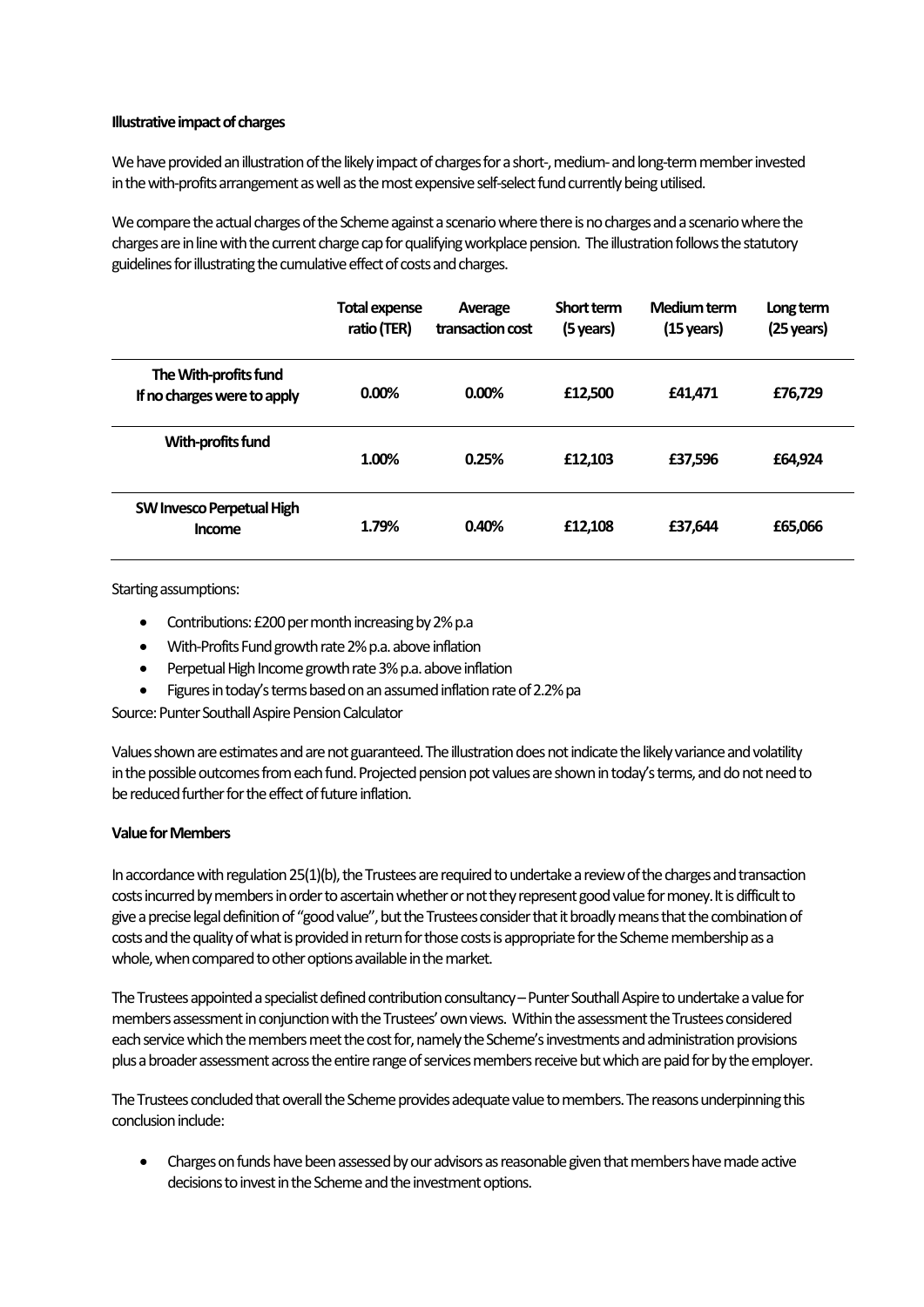- Transaction costs for the funds available to members were at a reasonable level that did not unduly detract from the overall level of return and value provided to members
- The majority of members are invested in With-profit arrangements which provides value through the reduction to capital risk alongside valuable terminal bonuses and guaranteed annuity rates (ML86 only)
- The administration and communication services provided are adequate.

The cost of investment consultancy service is not met by the members and so falls outside of the required value for members' assessment.

# **Trustee knowledge and understanding**

In accordance with sections 247 and 248 of the Pensions Act 2004, the Trustees are required to maintain an appropriate level of knowledge and understanding which, together with professional advice which is available to them, enables them to properly exercise their functions and duties in relation to the Plan. This requirement has been met during the course of the Scheme year as follows:

- An independent professional trustee, PTL Governance Ltd ("PTL"), has been appointed to the Scheme. PTL has a training program for all of their staff and are subject to independent audit on their controls and processes through the AAF02/07 reporting. As part of the AAF process the Trustee is required to confirm that the current team have appropriate level of knowledge and understanding to be able to represent PTL as a Trustee of the Scheme. The annual review process within PTL identifies training needs for each individual and has a requirement for a minimum of 25 hours Continuing Professional Development (CPD) to be completed each year.
- PTL are appointed as sole trustee to the Scheme. Louisa Harrold is the PTL representative acting as the trustee. Louisais a Client Director of PTL and has significant DC trustee experience, and is also an Accredited Member of the Association of Professional Pension Trustees.
- The Trustees are familiar with and have access to copies of the current Scheme governing documentation, including the Trust Deed & Rules (together with any amendments) and key policies and procedures. In particular, the Trustees refer to the Trust Deed and Rules as part of considering and deciding to make any changes to the Scheme and, where relevant, deciding individual member cases, and ensuring investment policies are formally reviewed at least every three years and as part of making any change to the Scheme's investments.
- The Trustees have regularly reviewed their training needs and this is discussed at the Trustees meetings to identify if any further training is required to be included in the training programme;
- As part of the Trustee training plan for 2020/21 the Trustees have ensured that they have completed the Pension Regulator's Trustee Toolkit modules.
- The Trustees believe that their knowledge together with the advice available enables the Trustees to properly exercise their duties to the Scheme and its membership.